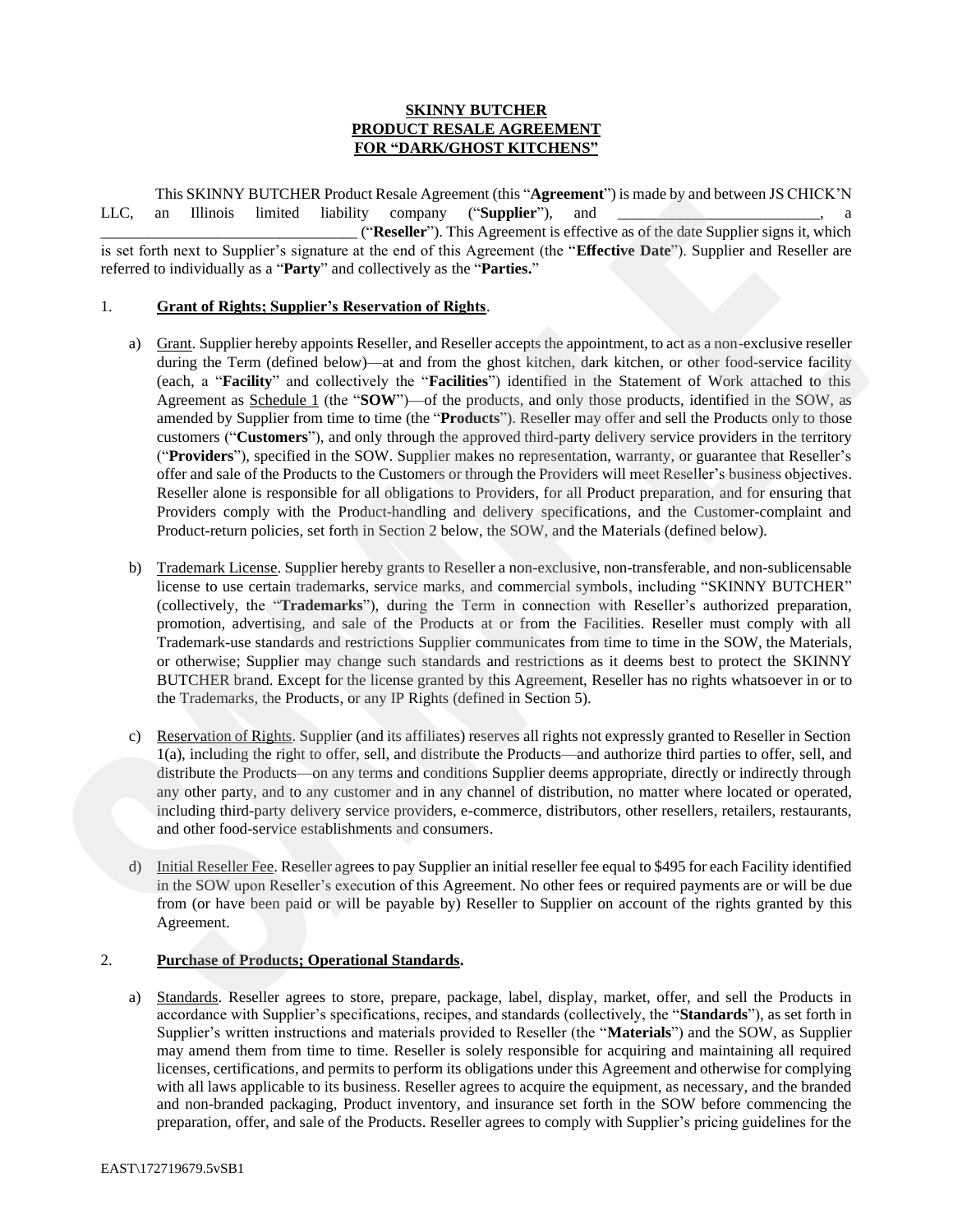Products, as set forth in the Materials and SOW or otherwise communicated by Supplier. Except for Supplier's Standards related to the orderly, sanitary, and proper acquisition, preparation, and resale of the Products and protection of the SKINNY BUTCHER brand, Reseller may and is expected to operate its existing business at the Facility as it deems best. The Parties do not intend anything referenced in this Agreement to govern any aspect of Reseller's operation of its existing business other than for those aspects related to the SKINNY BUTCHER brand.

- b) Acquisition of Products. Reseller must purchase its required inventory of Products only from Supplier's approved Product manufacturers and distributors ("**Distributors**") identified in the SOW. Reseller will pay the then-current bona-fide wholesale price charged for such Products, excluding taxes, shipping, and handling, each of which is Reseller's sole responsibility. Reseller acknowledges that credit and payment terms, lead-times, forecast requirements, transfer of title and risk of loss, delivery and freight, and other purchase terms for the Products will be set forth in Distributor's form of purchase order unless otherwise expressly stated in the SOW. Supplier does not guaranty either Reseller's payment obligations or Distributor's performance obligations. Reseller's sole recourse in the event of Distributor's breach of its obligations is against Distributor. BUTCHER bond.<br>
So anti-inferred and methods in the priori interiment in terminal investor of Products only from Suppler's and methods only the system of the system of the system of the system of the system of the system of
	- c) Volume Commitments. Supplier does not guarantee that any volume of Products will be available for purchase from any Distributor.
	- d) Training. Supplier will provide training materials to Reseller for use solely in connection with the storage, preparation, delivery, marketing, promotion, offer, and sale of the Products to Customers through Providers. Such training materials are part of Supplier's Confidential Information (defined below). In addition, Supplier may, at its sole option and expense, provide on-site training support at the Facility to ensure that the Products are prepared and packaged by Reseller in accordance with the Standards. Reseller is solely responsible for ensuring that its personnel satisfactorily complete any training requirements before handling, preparing, packaging, marketing, promoting, offering, or selling the Products.
	- e) Facility Standards and Inspections. Reseller agrees at all times to maintain the Facilities in accordance with all applicable laws, including those relating to manufacturing, processing, storage, handling, packaging, and labeling of food products intended for human consumption, the FDA Food Safety and Modernization Act, and state and local food-safety regulations. Supplier or its designee reserves the right to inspect any Facility during regular business hours to ensure that such Facility is in compliance with this Section 2(e).
	- f) Food-Recall Policy/Crisis-Management Policy. Reseller agrees to comply with Supplier's food-recall policy set forth in the Materials and Distributor's food-recall policy (if any).
	- g) Marketing. Reseller agrees to comply with the requirements for marketing and advertising the Products as set forth in the SOW in order to protect the SKINNY BUTCHER brand.
	- h) Records; Audits. Reseller agrees to maintain records regarding Product-purchase volumes, inventory, waste, and sales, and other business matters in accordance with applicable law and as Supplier may require in the Materials and SOW.Supplier may, at its option and upon 24 hours' prior notice to Reseller, audit Reseller's records related to its purchase, preparation, storage, offer, marketing, and sale of the Products and performance of its obligations under this Agreement.
	- i) Product Returns; Customer Complaints. Reseller agrees to comply with Supplier's Customer-Product return and Customer-complaint policies set forth in the Materials and SOW.
	- j) Provider Account Setup.
		- a. For any Provider with which Supplier has a master level service agreement, Reseller agrees to establish its account for the sale of Products at the Facility(ies) under Supplier's business account. Supplier's account shall be the parent account and the terms and conditions of Supplier's master level service agreement shall apply to the sale of Products.
		- b. If DoorDash is listed as a Provider in Section 2(a) of the SOW or later added as a Provider, Reseller shall enable DoorDash Storefront functionality.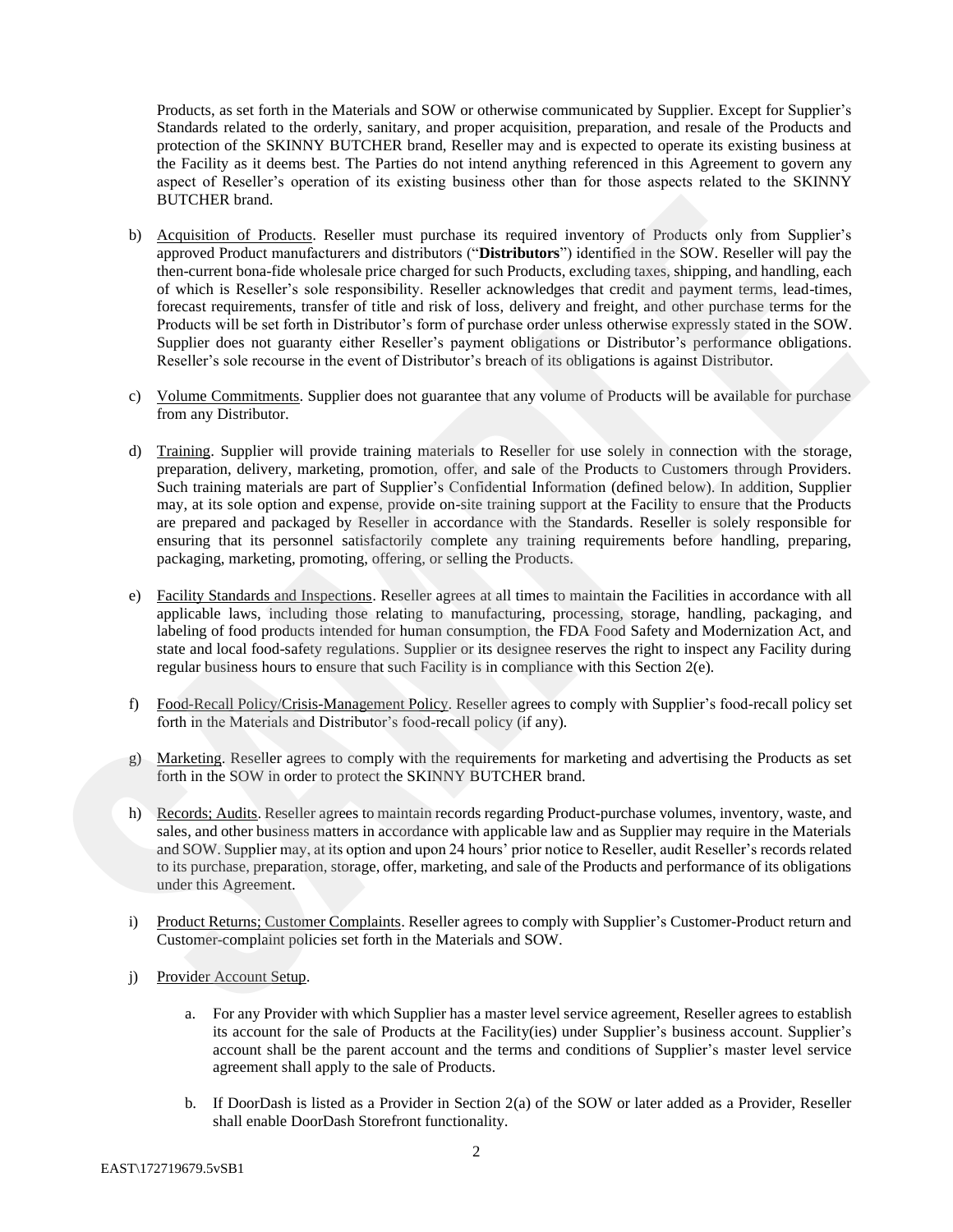All Facility Locations activating DoorDash as a Provider under this Agreement will be automatically enrolled in a DoorDash free delivery promotion which shall run in perpetuity until otherwise notified by Provider or Supplier. Reseller will be charged a discounted per delivery fee. Discounted delivery fees shall be outline in the agreement between Reseller and DoorDash and may be modified from time to time upon notice prior to the effective date of such fee change. Reseller may disenroll from the DoorDash free delivery promotion at any time during the term of this Agreement upon prior written notice to both Seller and DoorDash, which notice shall be given at least 10 business days in advance of the deactivation date. This DoorDash free delivery promotion and related terms are (i) separate from and independent of DoorDash Storefront and (ii) applicable only for the sale of Products under this agreement and not transferrable to other products sold by Reseller.

k) Customer Data. Unless prohibited by applicable law, Supplier has the right to access through Providers' online portals any information related to Reseller's Customers for the Products purchased through Providers, including Product-purchase histories, sales prices, promotions, menu-pricing, and certain operational metrics (collectively, "**Customer Data**"). Reseller agrees to respond promptly to Providers' requests for, and to grant, written approval of Supplier's access to such online portals and otherwise to comply with any Provider requirements to facilitate Supplier's access to Customer Data. Ownership of and restrictions on use applicable to such Customer Data are set forth in the SOW.

3. **Relationship**. Supplier's and Reseller's relationship is solely that of vendor and vendee. The Parties agree that they do not intend to create between them any franchise, agency, joint venture, partnership, employment, joint-enterprise, or fiduciary relationship. The Parties consider Reseller to be an independent contractor under this Agreement. Neither Party has any express or implied right or authority (i) to assume or create any obligations on behalf of or in the name of the other Party or JS CHICK'N LLC or (ii) to bind the other Party or JS CHICK'N LLC to any contract, agreement, or undertaking with any third party.

# 4. **Term of Agreement; Termination**.

- a) Term. The term of this Agreement commences on the Effective Date and runs for a period of three months thereafter (the "**Initial Term**"). At the end of the Initial Term, this Agreement will automatically renew for additional twelve-month periods (the Initial Term and each renewal period are referred to collectively as the "**Term**").
- b) Multiunit Resellers.
	- i) If five (5) or more Facilities are or become covered by this Agreement, whether listed in the original or an amended SOW in this Agreement or later added by a joinder agreement signed by Supplier and/or Reseller, Reseller will automatically be classified as a "**Multiunit Reseller**" with respect to those aggregate Facilities and will be bound immediately by all terms in this Agreement that apply to both Reseller and to a Multiunit Reseller.
- ii) On the date the fifth  $(5<sup>th</sup>)$  and each successive Facility formally becomes covered by this Agreement, the Initial Term will (A) automatically restart on that latest date (the "**Term Restart Date**") with respect to all Facilities operated under this Agreement, (B) extend for one full year from the Term Restart Date, and (C) expire on the day before the one-year anniversary of the Term Restart Date (this extended term is referred to as the "**Multiunit Reseller Extended Term**"). This Agreement will automatically renew for additional two-year periods after expiration of the Multiunit Reseller Extended Term unless Multiunit Reseller notifies Supplier in writing at least six (6) months before the end of the Multiunit Reseller Extended Term or, if applicable, the then-effective two-year renewal period that Multiunit Reseller wishes not to renew this Agreement for an additional term (the Multiunit Reseller Extended Term and each renewal period are referred to collectively as the "**Multiunit Reseller Term**"). Foorbala here delivery memorian at any time derivery he term of this Agreement (now principal in the delivery memorian at the present of the section of the control of the control of the control of the control of the contr
	- iii) If Multiunit Reseller elects during the Multiunit Reseller Term to cease operating more than twenty percent (20%) of its Facilities that are covered by this Agreement, or if Multiunit Reseller chooses not to renew this Agreement at the expiration of the Multiunit Reseller Extended Term or any subsequent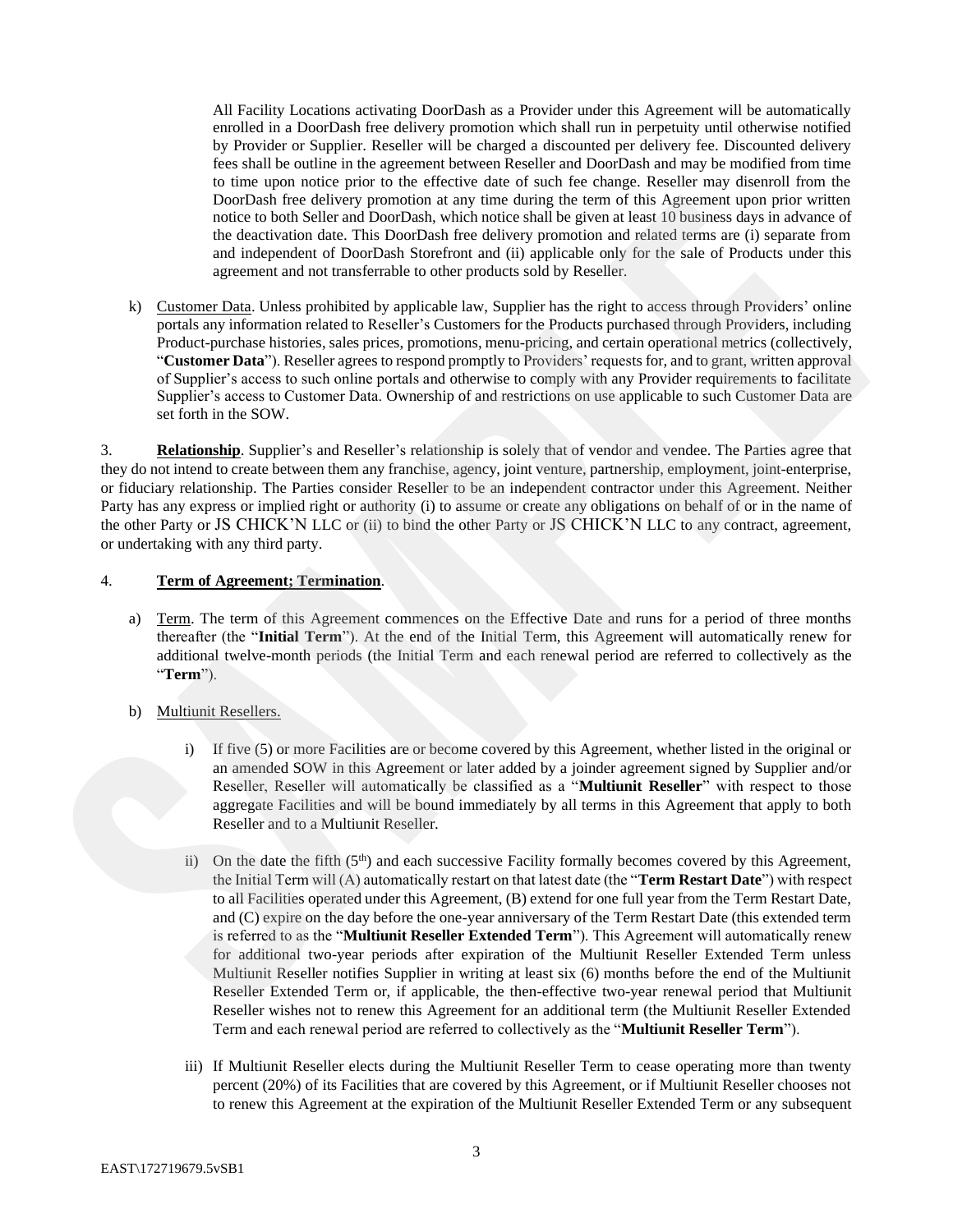renewal term, Reseller agrees to work with Supplier in good faith on an orderly wind-down plan for the Product resale business conducted by the Facilities affected by Multiunit Reseller's decision so that no more than twenty-five percent (25%) of all of Multiunit Reseller's Facilities covered by this Agreement at the time Reseller communicates its decision to Supplier will cease reselling Products during any month after the effective date of Reseller's decision (the "**Multiunit Reseller Termination Plan**"). Multiunit Reseller's continued sale of Products from the affected Facilities during the wind-down period will be subject to the rights, duties, and liabilities of this Agreement.

To illustrate this process, if Reseller has twenty (20) Facilities covered by this Agreement and elects to cease operating eight Facilities, Reseller may not cease operating more than five (5) Facilities (25% of all Facilities) in any given month.

- iv.) If Multiunit Reseller fails to work in good faith with Supplier to create, or fails to comply with, the Multiunit Reseller Termination Plan (a "**Termination Plan Default**"), Reseller acknowledges and confirms that Supplier will suffer substantial damages as a result of such failure, including Brand Damages. "Brand Damages" means lost sales of Products, lost market penetration and goodwill, loss of representation in the market area of the affected Facilities, lost opportunity costs, and expenses that Supplier will incur in developing or finding other resellers of Products in the market area of the affected Facilities. Supplier and Reseller acknowledge that Brand Damages are difficult to estimate accurately, and proof of Brand Damages would be burdensome and costly, although such damages are real and meaningful to Supplier. Therefore, upon a Termination Plan Default, Reseller agrees to pay Supplier in a lump sum, within fifteen (15) days after written demand for such amount is delivered to Reseller, liquidated damages equal to twenty percent (20%) of the average gross sales from all Facilities during the previous four (4) weeks in which all Facilities operated in compliance with Standards and with the full menu. Malaine Resolved societies considered and of Poolence form the effected Feelibles and the street of the street of the street of the street of the spectra of the spectra of the spectra of the spectra of the spectra of the s
	- v.) Reseller agrees that the liquidated damages calculated under this Section 4(b) represent the best estimate of Supplier's Damages arising from a Termination Plan Default. Reseller's payment of the liquidated damages will not be considered a penalty but, rather, a reasonable estimate of fair compensation to Supplier for the Brand Damages it will incur due to the Termination Plan Default. Reseller acknowledges that its payment of liquidated damages is full compensation to Supplier only for the noted Supplier's Damages and is in addition to, and not in lieu of, Reseller's obligation to pay other amounts due under, and otherwise to comply with the terms of, this Agreement. If any valid law or regulation governing this Agreement limits Reseller's obligation to pay, and/or Supplier's right to receive, the liquidated damages for which Reseller is obligated under this Section, then Reseller will be liable to Supplier for any and all Supplier's Damages Supplier incurs, now or in the future, as a result of the Termination Plan Default.
	- c) Termination for Convenience. Either Party may terminate any Facility for any or no reason upon 60 days' prior written notice to the other Party. Termination for Convenience may not be exercised during the Initial Term, except in the case of notice from one Party to the other Party of intent to terminate the Agreement upon natural expiration of the Initial Term. A Multiunit Reseller's exercise of a termination for convenience is subject to Section 4(b) of this Agreement,
	- d) Termination for Breach. Supplier may terminate this Agreement immediately upon written notice to Reseller upon the occurrence of any of the following events of default (each, an "**Event of Default**") and Reseller's failure to cure within the applicable cure period, if any:
		- i) Reseller's: (A) offer and sale of the Products to an unapproved customer or through an unapproved third-party delivery service provider; (B) failure to comply with the Standards regarding handling, preparing, and packaging the Products; or (C) unauthorized use of the Trademarks or IP Rights, and in each case Reseller's failure to cure within 24 hours following Supplier's delivery of notice of such Event of Default;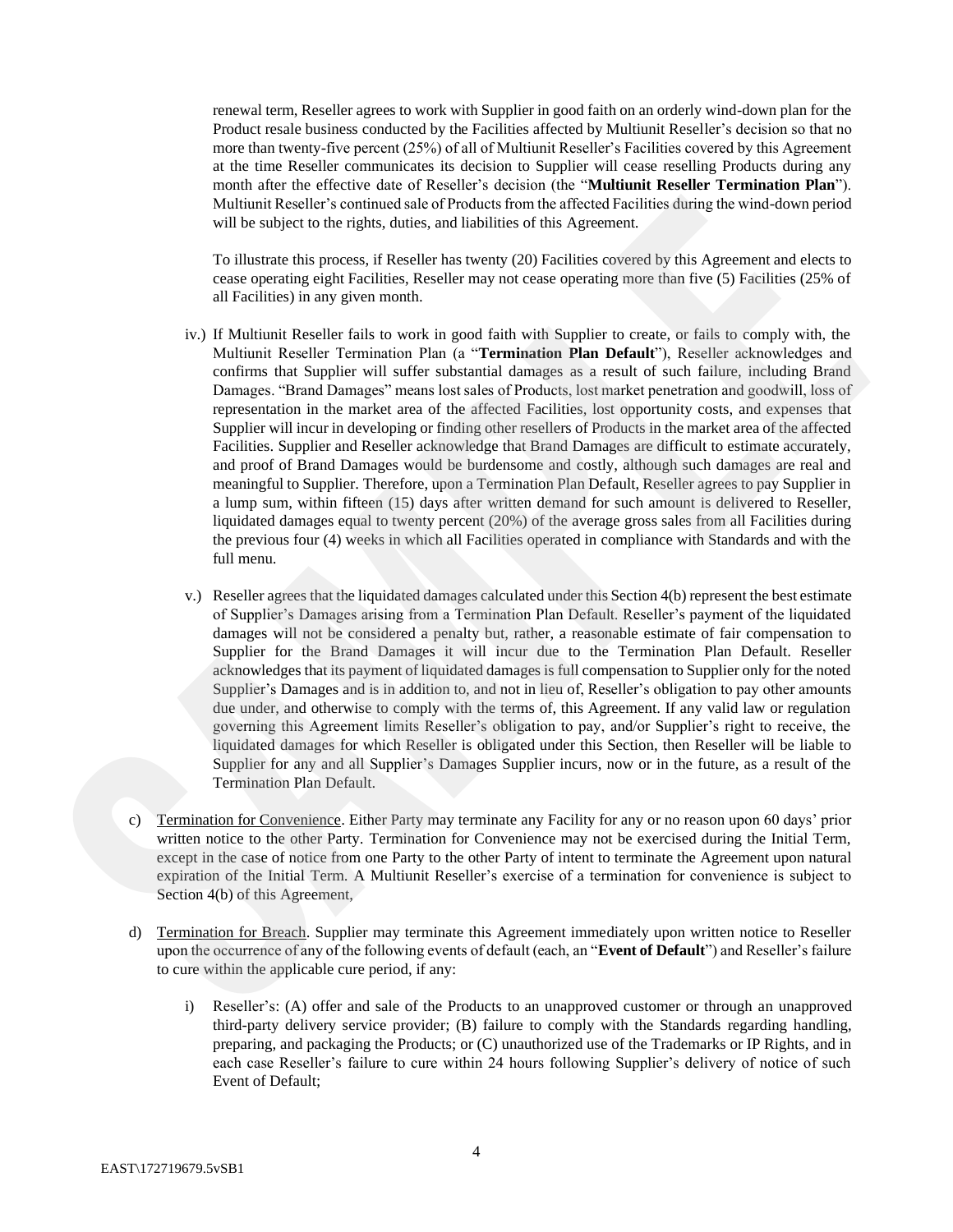- ii) Reseller's unauthorized disclosure of any Confidential Information or failure to comply with applicable law, including suspension or revocation of any license, permit, or certification required for Reseller to perform its obligations under this Agreement;
- iii) Reseller's breach of any obligation under this Agreement not otherwise described in Sections 4(c)(i) and 4(c)(ii) and failure to commence curing such breach immediately following Supplier's delivery of notice of such Event of Default and to cure that breach completely (and to confirm to Supplier in writing that Reseller has done so) no later than five days following Supplier's delivery of notice of such Event of Default.

Reseller may terminate this Agreement upon written notice to Supplier if Supplier breaches its obligations under this Agreement and fails to cure within 30 days following the date of Reseller's delivery of such written notice.

e) Reseller's Post-Term Obligations. Upon expiration or termination of this Agreement, no matter the reason, Reseller shall (i) promptly destroy any unsold Products in accordance with the Standards set forth in the Materials, cease all use of the Trademarks and IP Rights, and return all Confidential Information and Customer Data to Supplier; (ii) pay all amounts due to Supplier or Distributor, as applicable; and (iii) comply with any other post-term covenants and obligations set forth in the SOW. Supplier has no obligation to repurchase unsold Products. Supplier nevertheless may, in its sole judgment, approve Reseller's transfer of unsold Products to one or more facilities operated by Reseller or another reseller of Supplier. If allowed, Reseller must warrant that the Products comply with the Standards set forth in the SOW and applicable law. Reseller bears all liability associated with such transfer.

5. **Intellectual Property Rights**. Subject to the rights expressly granted by Supplier in this Agreement, Reseller acknowledges and agrees that (a) any and all intellectual property and other rights in and to the Trademarks, Supplier's recipes and formulations, sourcing and preparation methods, finished Products, and packaging and labeling for Products, including any improvements, modifications, or derivatives that may be created by Reseller or its personnel or agents (the "**IP Rights**"), are Supplier's sole and exclusive property; (b) Reseller will not acquire any ownership interest in any of the IP Rights under this Agreement; (c) any goodwill derived from Reseller's use of the IP Rights inures to the exclusive benefit of Supplier and, as applicable, of JS CHICK'N LLC; and (d) Reseller may use the IP Rights solely to perform its obligations under this Agreement and only in accordance with this Agreement and Supplier's instructions.

6. **Confidentiality**. From time to time during the Term, either Party (as the "**Disclosing Party**") may disclose or make available to the other Party (as the "**Receiving Party**") information about its business affairs, goods and services, confidential information and materials comprising or relating to IP Rights, trade secrets, third-party confidential information, and other sensitive or proprietary information (collectively, "**Confidential Information**"). Confidential Information does not include information that at the time of disclosure: (i) has become generally available to and known by the public other than as a result of any breach of a confidentiality obligation to Supplier; (ii) has become available to the Receiving Party on a non-confidential basis from a third-party source, provided that the third party was not prohibited from disclosing the Confidential Information; (iii) was known by or in the possession of the Receiving Party before it was disclosed by or on behalf of the Disclosing Party; or (iv) was independently developed by the Receiving Party without reference to or use of any of the Disclosing Party's Confidential Information. The Receiving Party agrees: (a) to protect and safeguard the confidentiality of the Disclosing Party's Confidential Information with at least the same degree of care as the Receiving Party would use to protect its own Confidential Information, but in no event with less than a commercially-reasonable degree of care; and (b) not to use the Disclosing Party's Confidential Information, or permit it to be accessed or used, for any purpose other than to exercise its rights or perform its obligations under this Agreement. and 50 chili at failure to consinues coins and huesh inneediately following Sapplic's delivery of<br>the state in the technical methods in the state in the state in the state in the state in the state in the state in the stat

# 7. **Indemnification; Limitation of Liability**.

(a) Reseller (as "**Reseller Indemnifying Party**") shall indemnify, hold harmless, and defend Supplier and its parents, officers, directors, partners, members, shareholders, employees, agents, affiliates, successors, and permitted assigns (collectively, "**Supplier Indemnified Party**") against any and all losses, damages, liabilities, deficiencies, claims, actions, judgments, settlements, interest, awards, penalties, fines, costs, or expenses of whatever kind, including reasonable attorneys' fees, fees and the costs of enforcing any right to indemnification under this Agreement, and the cost of pursuing any insurance providers (collectively, "**Losses**"), incurred by a Supplier Indemnified Party and arising out of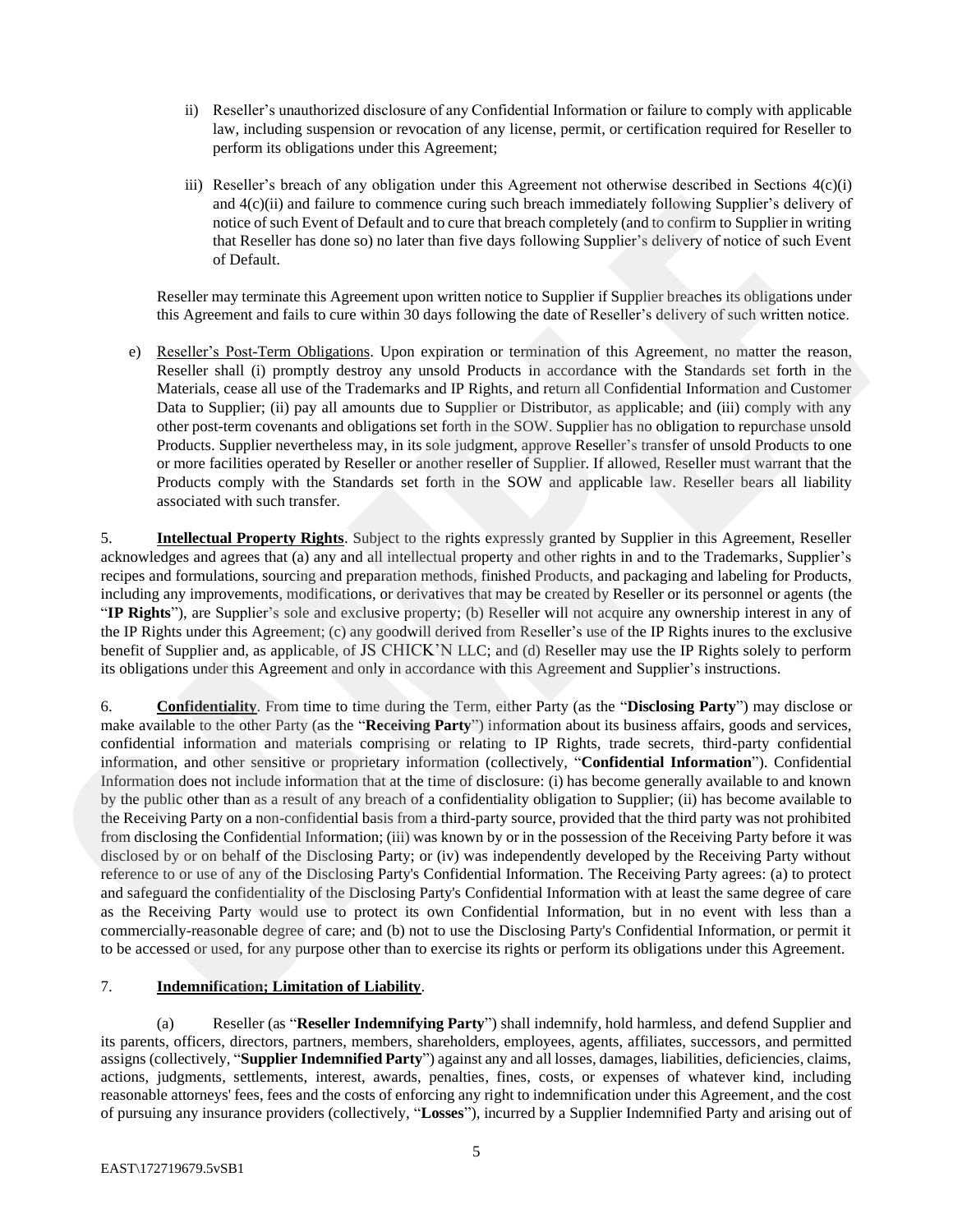or relating to: (i) any breach or non-fulfillment of any representation, warranty, or covenant set out in this Agreement by Reseller Indemnifying Party; (ii) any negligent or more culpable act or omission of Reseller Indemnifying Party; or (iii) any failure by Reseller Indemnifying Party to comply with any applicable laws, including in the event of any food recall or defect in the Products related to Reseller Indemnifying Party's storage, handling, preparation, packaging, labeling, or delivery of the Products (including delivery of the Products through Reseller's designated Providers).

(b) EXCEPT WITH RESPECT TO RESELLER INDEMNIFYING PARTY'S INDEMNITY OBLIGATIONS SET FORTH IN SECTION 7(A) OR VIOLATION OF SUPPLIER'S TRADEMARK RIGHTS AND IP RIGHTS, IN NO EVENT IS EITHER PARTY LIABLE FOR CONSEQUENTIAL, INDIRECT, INCIDENTAL, SPECIAL, EXEMPLARY, PUNITIVE, OR ENHANCED DAMAGES, LOST PROFITS OR REVENUES, OR DIMINUTION IN VALUE ARISING OUT OF OR RELATING TO ANY BREACH OF THIS AGREEMENT, REGARDLESS OF: (I) WHETHER THE DAMAGES WERE FORESEEABLE; (II) WHETHER OR NOT THE BREACHING PARTY WAS ADVISED OF THE POSSIBILITY OF THE DAMAGES; AND (III) THE LEGAL OR EQUITABLE THEORY (CONTRACT, TORT, OR OTHERWISE) ON WHICH THE CLAIM IS BASED, AND NOTWITHSTANDING THE FAILURE OF ANY AGREED OR OTHER REMEDY OF ITS ESSENTIAL PURPOSE. **OBLIGADOS EXCEPT WITH RESPECT TO RESELLER INDEMNIFYIXO PARTYS INDENSITY<br>OBLIGADOS EXCEPT WITH RESPECT TO RESELLER INDENSITY OF SUPRAIS REGIONAL REGIONAL INTOXINATION IN THE STAND MANUS REGIONAL REGIONAL REGIONAL IN THE CL** 

(c) IN NO EVENT SHALL SUPPLIER'S LIABILITY ARISING OUT OF OR RELATED TO THIS AGREEMENT, WHETHER ARISING OUT OF OR RELATED TO BREACH OF CONTRACT, TORT (INCLUDING NEGLIGENCE), OR OTHERWISE, EXCEED THE TOTAL OF THE AMOUNTS PAID BY RESELLER TO PURCHASE PRODUCTS IN CONNECTION WITH THIS AGREEMENT.

# 8. **Miscellaneous**.

(a) Entire Agreement. This Agreement and all related exhibits and schedules constitute the Parties' sole and entire agreement with respect to the subject matter contained herein and supersede all prior and contemporaneous understandings, agreements, representations, and warranties, both written and oral, with respect to such subject matter.

(b) Amendment; Waiver. This Agreement shall not be modified, altered, or amended except by written agreement duly executed by the Parties. No waiver by any Party of any provision in this Agreement will be effective unless explicitly set forth in writing and signed by the Party so waiving. No waiver by any Party shall operate or be construed as a waiver in respect of any failure, breach, or default not expressly identified by such written waiver, whether of a similar or different character, and whether occurring before or after that waiver. No failure to exercise, or delay in exercising, any right, remedy, power, or privilege arising from this Agreement shall operate or be construed as a waiver thereof; nor shall any single or partial exercise of any right, remedy, power, or privilege hereunder preclude any other or further exercise thereof or the exercise of any other right, remedy, power, or privilege.

(c) Force Majeure. No Party shall be liable or responsible to the other Party, nor be deemed to have defaulted under or breached this Agreement, for any failure or delay in fulfilling or performing any term of this Agreement (except for any obligations to make payments to the other party hereunder) when and to the extent such failure or delay is caused by or results from acts beyond the affected party's reasonable control, including, without limitation: (a) natural disaster (e.g., earthquake, hurricane, or tornado); (b) flood, fire, or explosion; (c) war, invasion, hostilities (whether war is declared or not), terrorist threats or acts, riot, or other civil unrest; (d) government order or law; (e) action by any governmental authority, including embargoes or blockades, in effect on or after the Effective Date; (g) national or regional emergency; (h) strikes, labor stoppages or slowdowns, or other industrial disturbances; and (i) health epidemics or pandemics.

(d) Severability. If any term or provision of this Agreement is invalid, illegal, or unenforceable in any jurisdiction, such invalidity, illegality, or unenforceability shall not affect any other term or provision of this Agreement or invalidate or render unenforceable such term or provision in any other jurisdiction. Upon such determination that any term or other provision is invalid, illegal, or unenforceable, the Parties shall negotiate in good faith to modify this Agreement so as to effect the original intent of the Parties as closely as possible in a mutually-acceptable manner in order that the transactions contemplated hereby be consummated as originally contemplated to the greatest extent possible.

(e) Choice of Law; Venue. This Agreement is governed by and is to be construed in accordance with the internal laws of the State of Illinois, without reference to principles of conflict of laws. The Parties consent to the exclusive jurisdiction of, and venue in, the state and federal courts in Cook County in the State of Illinois.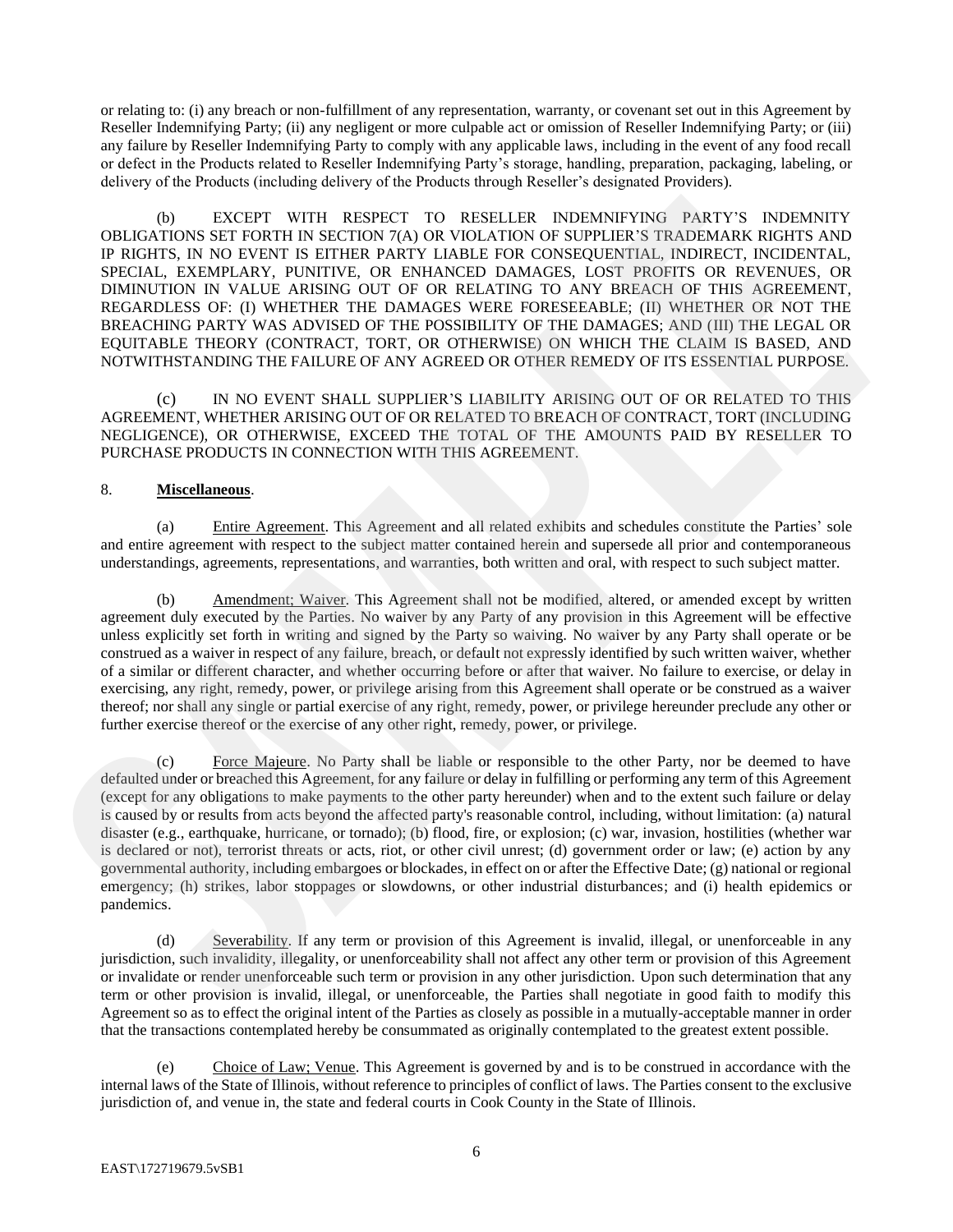(f) Counterparts. This Agreement may be executed in one or more counterparts (and may be delivered via facsimile or similar instantaneous electronic transmission device pursuant to which the signature of or on behalf of such Party can be seen), each of which will be deemed an original and all of which together will constitute one and the same instrument.

(g) Publicity. Supplier shall be permitted to disclose Reseller's name, including any DBA name, in marketing materials, press releases, and other publicity. Disclosure of Reseller's name shall be solely in the context of the Grant as defined in this Agreement.

(h) Currency. Unless otherwise noted, all prices listed in and payments due under this Agreement shall be made in U.S. Dollars. Payments shall be net of wire transfer fees, currency conversion charges, or other fees.

### 9. **Special Representations**.

Reseller (a) represents as of the Effective Date that it, at least one of its current directors or officers, or at least one current director or officer of its parent or affiliate has more than two years of experience in the same type of business represented by this Agreement; and (b) confirms that Reseller and Supplier have a reasonable basis as of the Effective Date to anticipate that the sales arising from the relationship represented by this Agreement will not exceed 20% of Reseller's (and its affiliates') total dollar volume in sales during the first year of operation. Supplier is entering into this Agreement in reliance on such representation and confirmation. (g) Photologic Sapplier dual to permission of their<br>distribution (see the context of the Contract of the Contract of the Contract of the Contract of the Contract of the Contract of the Contract of the Contract of the Contr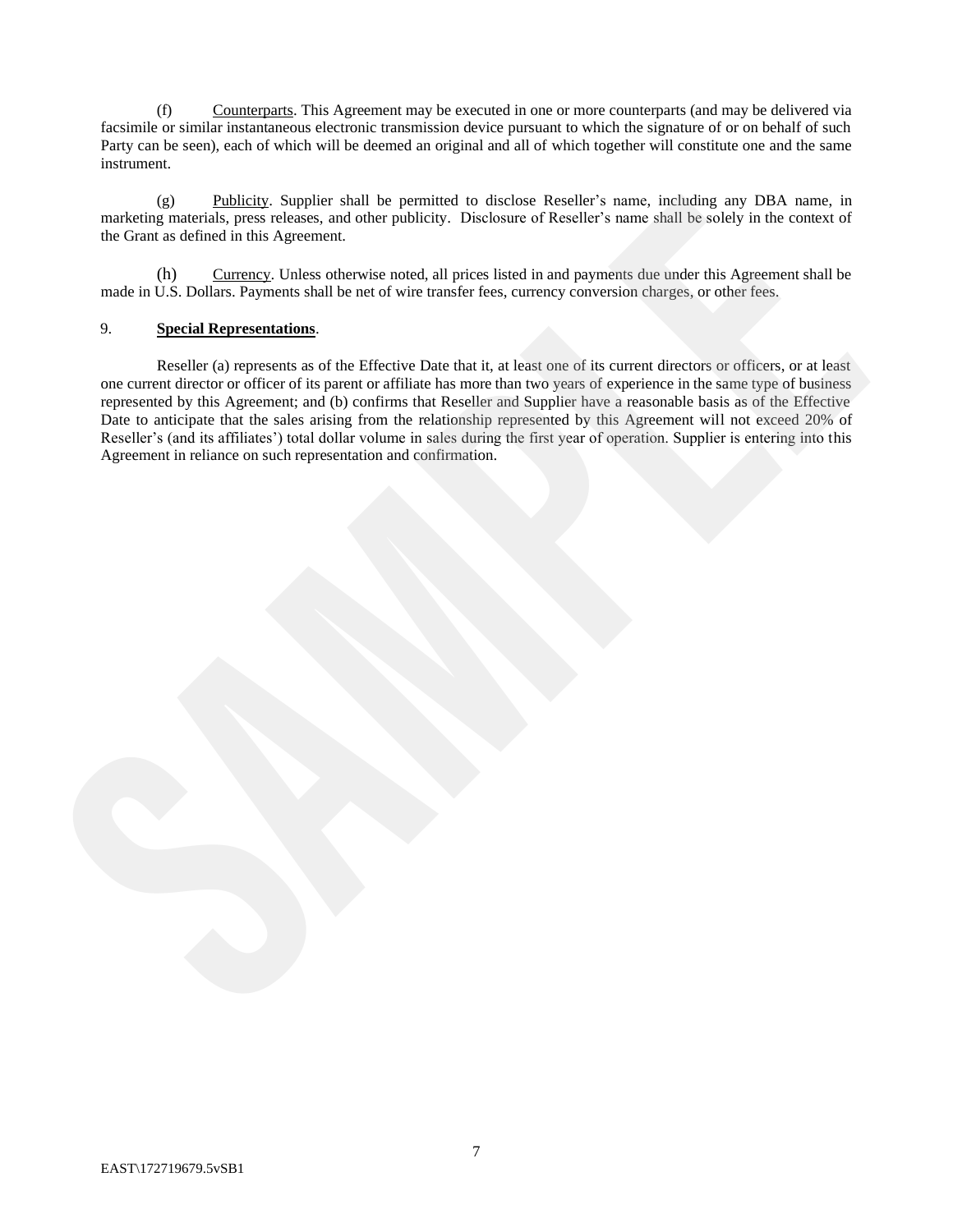#### **[The following can be deleted when not dealing with a CA or NY operator]**

*[If Reseller will operate in California or New York, Reseller represents as of the date of this Agreement that:*

#### *PLEASE INITIAL THE FOLLOWING REPRESENTATIONS ONLY IF ALL ARE APPLICABLE:*

- *For at least the last twenty-four (24) months prior to the date of this Agreement, Reseller or, if Reseller is an entity, any of its existing officers, directors, or managing agents who have held such position with Reseller for at least the last twenty-four (24) months, have been engaged in a business offering products or services substantially similar or related to those to be offered by Reseller from the Facility pursuant to this Agreement.*
- *The new products or services Reseller will offer from the Facility as a result of this Agreement are substantially similar or related to the products or services currently being offered by Reseller's existing business at the Facility.*
- *Reseller will prepare Products at and sell Products from the Facility, which is the same business location as Reseller's existing business.*
- *Reseller and Supplier anticipate, in good faith, as of the date of this Agreement, that Reseller's sales resulting from its relationship with Reseller will not represent more than twenty percent (20%) of Reseller's total sales in dollar volume from the Facility on an annual basis.*

| The new products or services Reseller will offer from the Facility as a result of this Agreement are substantially<br>similar or related to the products or services currently being offered by Reseller's existing business at the                                                             |  |  |  |  |  |
|-------------------------------------------------------------------------------------------------------------------------------------------------------------------------------------------------------------------------------------------------------------------------------------------------|--|--|--|--|--|
|                                                                                                                                                                                                                                                                                                 |  |  |  |  |  |
| Reseller will prepare Products at and sell Products from the Facility, which is the same business location as<br>Reseller's existing business.                                                                                                                                                  |  |  |  |  |  |
| Reseller and Supplier anticipate, in good faith, as of the date of this Agreement, that Reseller's sales resulting<br>from its relationship with Reseller will not represent more than twenty percent (20%) of Reseller's total sales in<br>dollar volume from the Facility on an annual basis. |  |  |  |  |  |
| Reseller is not controlled by Supplier.                                                                                                                                                                                                                                                         |  |  |  |  |  |
| By initialing the five (5) representations above, Reseller acknowledges that Supplier is entering into this<br>Agreement in reliance on Reseller's representations.]                                                                                                                            |  |  |  |  |  |
|                                                                                                                                                                                                                                                                                                 |  |  |  |  |  |
| By:                                                                                                                                                                                                                                                                                             |  |  |  |  |  |
| Name:                                                                                                                                                                                                                                                                                           |  |  |  |  |  |
| Title: The Commission of the Commission of the Commission of the Commission of the Commission of the Commission                                                                                                                                                                                 |  |  |  |  |  |
| Date: $\frac{1}{20}$<br>$20$ **                                                                                                                                                                                                                                                                 |  |  |  |  |  |
| **Effective Date of Agreement                                                                                                                                                                                                                                                                   |  |  |  |  |  |
| WHEREFORE, the Parties have caused this Agreement to be executed by their duly authorized representatives.                                                                                                                                                                                      |  |  |  |  |  |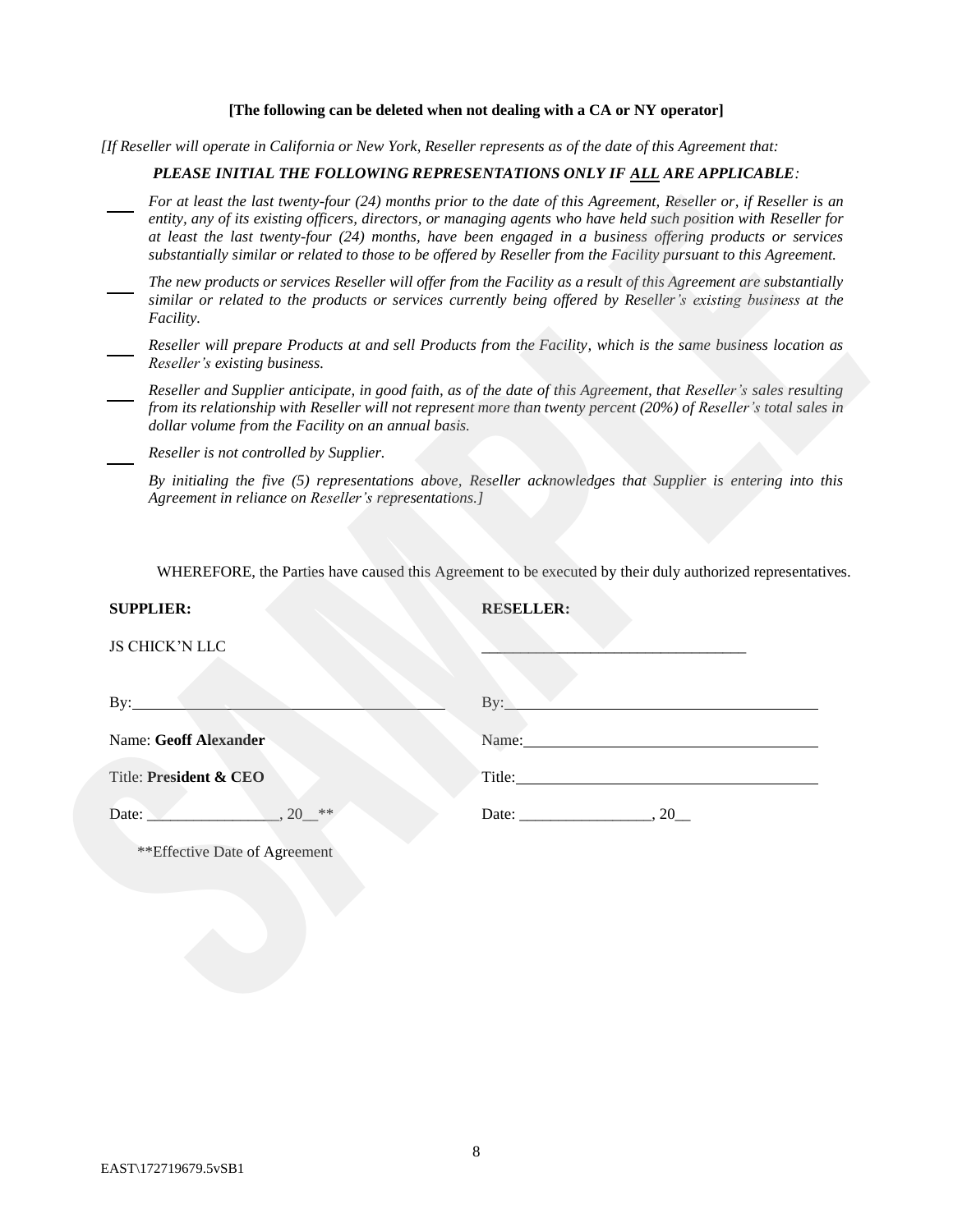# **SCHEDULE 1**

### **STATEMENT OF WORK (EFFECTIVE AS OF \_\_\_\_\_\_\_\_\_\_\_\_, 20\_\_)**

This Statement of Work ("SOW") is a part of, and is hereby incorporated into, the Product Resale Agreement effective as of  $($ "Agreement") between Supplier and Reseller. This SOW will remain in effect until the expiration or earlier termination of the Agreement. Any expiration or earlier termination of the Agreement will automatically—and without the need for any separate or additional notice to or from either Party—result in the termination or expiration of this SOW. Initial-capitalized terms not defined in this SOW have the meanings given to them in the Agreement.

| 1. | purpose of this Section1. | Products. Reseller will purchase the following Products from Distributors identified in this SOW. The Price<br>Per Master Case referenced below may be increased by Supplier by not more than ten percent (10%) in any<br>twelve (12) month period by Supplier providing Reseller with written notice establishing the (i) amount of the<br>price increase, (ii) effective date of such increase, and (iii) an updated Product Pricing chart to replace Section 5<br>below. An electronic notification, including, but not limited to, email, shall be deemed written notice for the |                |            |                                                                                            |                          |                                                     |
|----|---------------------------|--------------------------------------------------------------------------------------------------------------------------------------------------------------------------------------------------------------------------------------------------------------------------------------------------------------------------------------------------------------------------------------------------------------------------------------------------------------------------------------------------------------------------------------------------------------------------------------|----------------|------------|--------------------------------------------------------------------------------------------|--------------------------|-----------------------------------------------------|
|    | Menu<br>Category          | <b>Item Name</b>                                                                                                                                                                                                                                                                                                                                                                                                                                                                                                                                                                     | <b>Vendor</b>  | DOT Item # | <b>Pack Size/</b><br><b>Unit of</b><br><b>Measure</b>                                      | <b>Units Per</b><br>Case | <b>Price Per</b><br>Case<br>(from DOT<br>$Foods)^1$ |
|    | Chick'n                   | <b>Skinny Butcher</b><br><b>Plant Based</b><br>Crispy Chick'n<br><b>Breast</b>                                                                                                                                                                                                                                                                                                                                                                                                                                                                                                       | JS Chick'n LLC | 745989     | $2 - 5$ lb<br>bags                                                                         | 40                       | \$71.19                                             |
|    | Chick'n                   | <b>Skinny Butcher</b><br><b>Plant Based</b><br>Crispy Chick'n<br>Tender                                                                                                                                                                                                                                                                                                                                                                                                                                                                                                              | JS Chick'n LLC | 745988     | $2 - 5$ lb<br>bags                                                                         | approx. 72               | \$69.19                                             |
|    | Chick'n                   | <b>Skinny Butcher</b><br><b>Plant Based</b><br>Crispy Chick'n                                                                                                                                                                                                                                                                                                                                                                                                                                                                                                                        | JS Chick'n LLC | 745987     | $2 - 5$ lb<br>bags                                                                         | approx.<br>246           | \$100.42                                            |
| 2. | (a) Providers.            | Nugget<br><sup>1</sup> Prices may be increased by Supplier by not more than ten (10%) in any given twelve (12) month period by<br>providing written notice, subject to force majeure.<br>Providers; Customers. Reseller may offer and sell Products through the following Providers. Reseller may offer<br>and sell Products only to Customers within the channel(s) described below.                                                                                                                                                                                                |                |            |                                                                                            |                          |                                                     |
|    |                           |                                                                                                                                                                                                                                                                                                                                                                                                                                                                                                                                                                                      |                |            | (b) Approved Customer Channels. Third party delivery via Providers listed in Section 2(a). |                          |                                                     |

- (b) Approved Customer Channels. Third party delivery via Providers listed in Section 2(a).
- 3. Distributors. The following Distributors are authorized to sell Products to Reseller. Reseller will purchase the Products at a bona-fide wholesale price in accordance with Distributor's purchase order terms, lead-times, forecast requirements, and delivery and freight terms. Distributor will establish the credit terms applicable to Reseller's purchase of Products.
	- (a) [Insert Distributor/Contact Person/Contact Information]

(b) [Insert Distributor/Contact Person/Contact Information]

\_\_\_\_\_\_\_\_\_\_ *Initial by Reseller*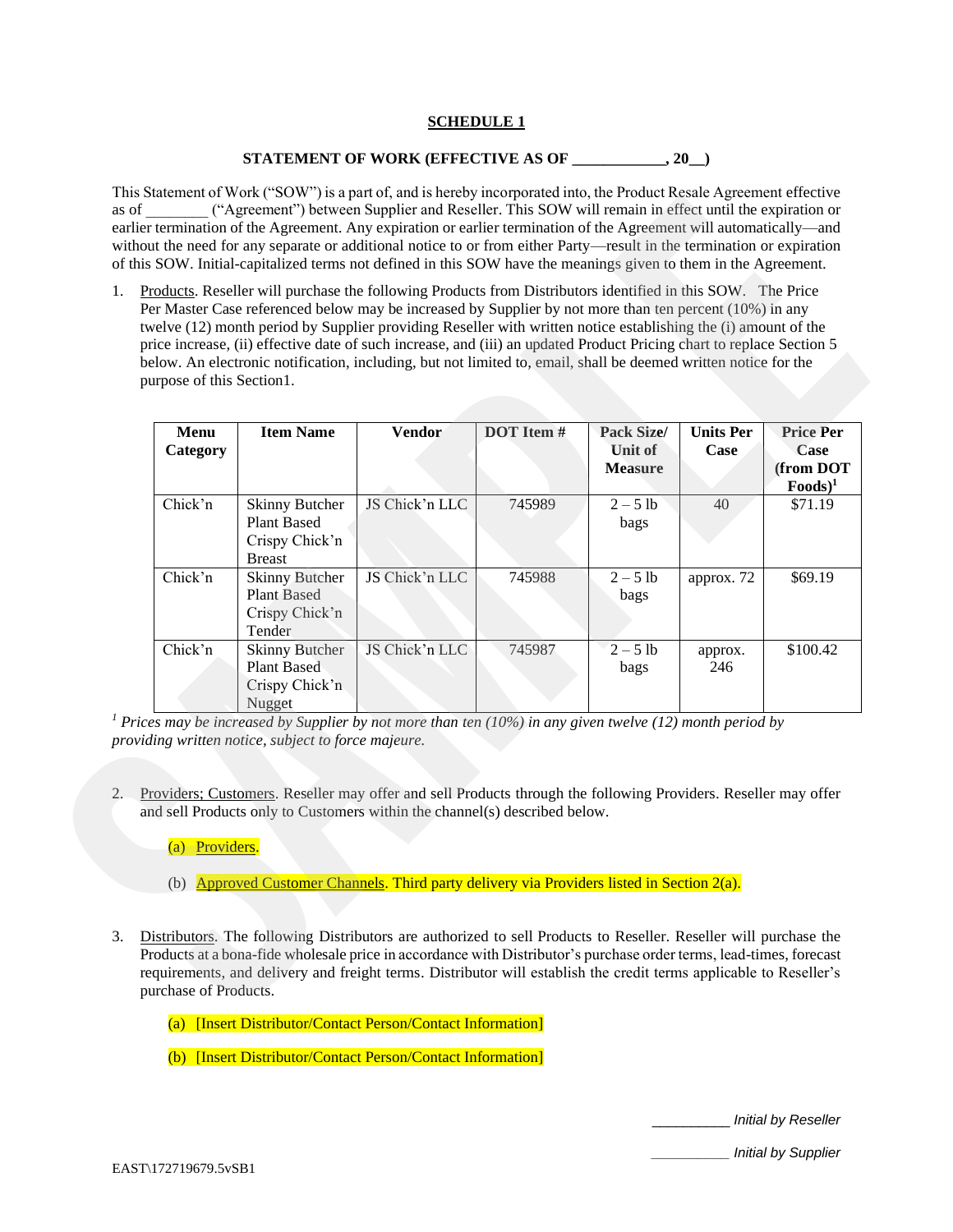- 4. Product Specifications and Preparation Instructions. Unless otherwise described in this Section 4, the minimum shelf life, storage, handling, and Product-inspection requirements, and instructions for preparing, packaging, labeling, advertising, marketing, and delivering the Products will be set forth in the Materials.
- 5. Product Pricing.

| <b>CORE:</b>                                                                                                                                                                                                                                                                                                                                                                                                                                                                                                                                                                                                                                                                                                                                                                                                                                                                                                                                                                 |         |
|------------------------------------------------------------------------------------------------------------------------------------------------------------------------------------------------------------------------------------------------------------------------------------------------------------------------------------------------------------------------------------------------------------------------------------------------------------------------------------------------------------------------------------------------------------------------------------------------------------------------------------------------------------------------------------------------------------------------------------------------------------------------------------------------------------------------------------------------------------------------------------------------------------------------------------------------------------------------------|---------|
| Chick'n Tenders 2-Piece + Fries                                                                                                                                                                                                                                                                                                                                                                                                                                                                                                                                                                                                                                                                                                                                                                                                                                                                                                                                              | \$7.99  |
| Chick'n Tenders 3-Piece + Fries                                                                                                                                                                                                                                                                                                                                                                                                                                                                                                                                                                                                                                                                                                                                                                                                                                                                                                                                              | \$9.99  |
| Chick'n Tenders 5-Piece + Fries                                                                                                                                                                                                                                                                                                                                                                                                                                                                                                                                                                                                                                                                                                                                                                                                                                                                                                                                              | \$14.99 |
| Chick'n Nuggets 4-Piece + Fries                                                                                                                                                                                                                                                                                                                                                                                                                                                                                                                                                                                                                                                                                                                                                                                                                                                                                                                                              | \$6.99  |
| Chick'n Nuggets $6$ -Piece + Fries                                                                                                                                                                                                                                                                                                                                                                                                                                                                                                                                                                                                                                                                                                                                                                                                                                                                                                                                           | \$9.99  |
| Chick'n Nuggets $10$ -Piece + Fries                                                                                                                                                                                                                                                                                                                                                                                                                                                                                                                                                                                                                                                                                                                                                                                                                                                                                                                                          | \$17.99 |
| Chick'n Nuggets 20-Piece                                                                                                                                                                                                                                                                                                                                                                                                                                                                                                                                                                                                                                                                                                                                                                                                                                                                                                                                                     | \$29.99 |
| Original Chick'n Sandwich + Fries                                                                                                                                                                                                                                                                                                                                                                                                                                                                                                                                                                                                                                                                                                                                                                                                                                                                                                                                            | \$11.98 |
| BBQ Chick'n Sandwich + Fries                                                                                                                                                                                                                                                                                                                                                                                                                                                                                                                                                                                                                                                                                                                                                                                                                                                                                                                                                 | \$11.98 |
| Buffalo Chick'n Sandwich + Fries                                                                                                                                                                                                                                                                                                                                                                                                                                                                                                                                                                                                                                                                                                                                                                                                                                                                                                                                             | \$11.98 |
| Chick'n Parm Sandwich + Fries                                                                                                                                                                                                                                                                                                                                                                                                                                                                                                                                                                                                                                                                                                                                                                                                                                                                                                                                                | \$11.98 |
| Original Chick'n Sandwich                                                                                                                                                                                                                                                                                                                                                                                                                                                                                                                                                                                                                                                                                                                                                                                                                                                                                                                                                    | \$7.99  |
| BBQ Chick'n Sandwich                                                                                                                                                                                                                                                                                                                                                                                                                                                                                                                                                                                                                                                                                                                                                                                                                                                                                                                                                         | \$7.99  |
| Buffalo Chick'n Sandwich                                                                                                                                                                                                                                                                                                                                                                                                                                                                                                                                                                                                                                                                                                                                                                                                                                                                                                                                                     | \$7.99  |
| Chick'n Parm Sandwich                                                                                                                                                                                                                                                                                                                                                                                                                                                                                                                                                                                                                                                                                                                                                                                                                                                                                                                                                        | \$7.99  |
| Crispy Chick'n Caesar Salad                                                                                                                                                                                                                                                                                                                                                                                                                                                                                                                                                                                                                                                                                                                                                                                                                                                                                                                                                  | \$9.99  |
| Side: Fries                                                                                                                                                                                                                                                                                                                                                                                                                                                                                                                                                                                                                                                                                                                                                                                                                                                                                                                                                                  | \$3.99  |
| Side: Sauces - Skinny Butcher Sauce, BBQ Sauce, Buffalo<br>Sauce, Blue Cheese Mayo, Marinara                                                                                                                                                                                                                                                                                                                                                                                                                                                                                                                                                                                                                                                                                                                                                                                                                                                                                 | \$0.99  |
| <b>OPTIONAL:</b>                                                                                                                                                                                                                                                                                                                                                                                                                                                                                                                                                                                                                                                                                                                                                                                                                                                                                                                                                             |         |
| Side: Sauces - Honey Mustard, Ranch                                                                                                                                                                                                                                                                                                                                                                                                                                                                                                                                                                                                                                                                                                                                                                                                                                                                                                                                          | \$0.99  |
| Additional Optional Menu Items TBD                                                                                                                                                                                                                                                                                                                                                                                                                                                                                                                                                                                                                                                                                                                                                                                                                                                                                                                                           |         |
| Equipment and Packaging. Reseller agrees to purchase, as needed, and install equipment for use in preparing the<br>Products before placing its first purchase order for Products with Distributor. In addition, Reseller must purchase<br>specified paper products (e.g., branded and non-branded packaging materials) and marketing collateral and related<br>supplies (collectively, the "Related Materials"). The purchase price of the Related Materials does not include<br>any applicable taxes or the cost of shipping, handling, installation, maintenance, or other costs. If the "Approved"<br>Supplier" column below is completed, Reseller may acquire the related materials only from that Approved<br>Supplier and from no other supplier. Reseller must request and obtain Supplier's prior written approval to use any<br>other related materials or alternate vendor in lieu of an Approved Supplier, which approval shall not be<br>unreasonably withheld. |         |
|                                                                                                                                                                                                                                                                                                                                                                                                                                                                                                                                                                                                                                                                                                                                                                                                                                                                                                                                                                              |         |

| <b>Product Description</b>                                  | <b>Sourcing</b>         |
|-------------------------------------------------------------|-------------------------|
| $7''$ x 4 $1/2''$ x 2 $3/4''$ White Take Out<br>Chicken Box | DOT Foods / Distributor |

\_\_\_\_\_\_\_\_\_\_ *Initial by Reseller*

\_\_\_\_\_\_\_\_\_\_ *Initial by Supplier*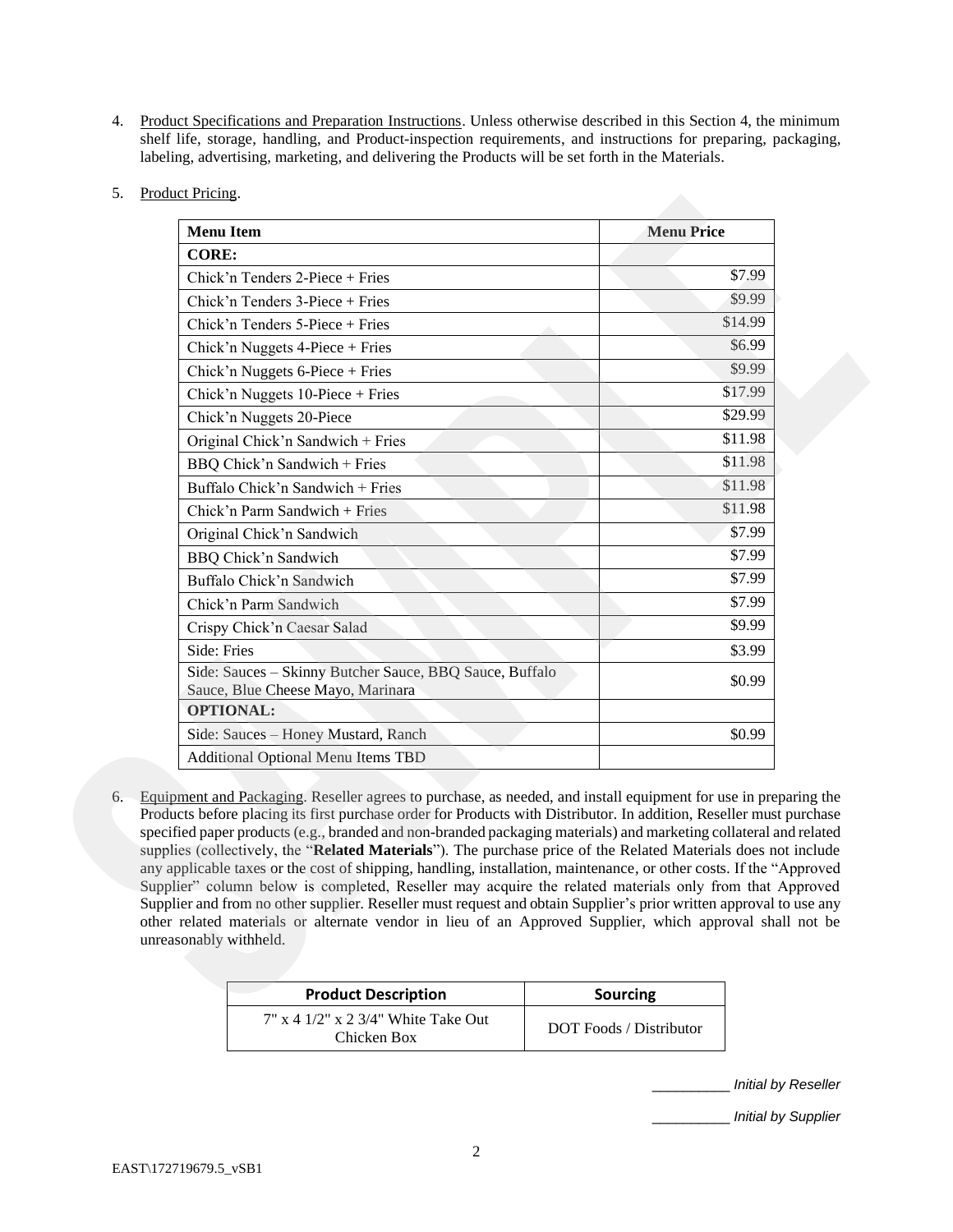| Green Check Paper 12"x12"                                 | <b>DOT Foods</b> / Distributor |
|-----------------------------------------------------------|--------------------------------|
| Foil Wrap Paper 14"x16"                                   | DOT Foods / Distributor        |
| 2 oz Plastic Ramekin                                      | DOT Foods / Distributor        |
| 2 oz Plastic Ramekin Lid                                  | DOT Foods / Distributor        |
| 3.25 oz Plastic Ramekin                                   | <b>DOT Foods / Distributor</b> |
| 3/4 oz Plastic Ramekin Lid                                | <b>DOT Foods</b> / Distributor |
| Plastic Round Lid 32 oz                                   | <b>DOT Foods</b> / Distributor |
| Plastic Round Bowl 32 oz                                  | <b>DOT Foods</b> / Distributor |
| 16 oz Plastic Rectangle Bowl + Lid - CUBE<br><b>Brand</b> | <b>DOT Foods</b> / Distributor |

- 7. Inbound Delivery Procedures. Reseller agrees to inspect all Products at the time of delivery (or, for key drop (unattended) deliveries, within two hours after the Facility opens following such key drop delivery) and promptly to notify Distributor of any Products that fail to comply with the Product specifications set forth in the Materials and any other order inaccuracies (e.g., damaged Products, Product shortages, or unauthorized substitutions). If any Product has latent defects that were not discoverable upon receipt of the Products at the Facility, then Reseller must notify Distributor of such defect promptly upon discovering the defect (but in no event later than seven days following the date upon which Reseller received the affected Products at the Facility). Reseller agrees to comply with Distributor and Supplier policies related to the recall and return of non-conforming Products and inventory management processes set forth in the Materials. Where Reseller takes title and risk of loss of the Products at the Distributor's facilities, then such inspections will be completed at the Distributor's dock, as applicable. A or Henric Kennels Information 1011 Technic Results and the matrix and the matrix and the matrix and the matrix and the matrix and the matrix and the matrix and the matrix and the matrix and the matrix and the matrix and
	- 8. Inbound Freight. Certain Products may be made available to Reseller for pick-up at the Distributor's facilities. In such case, Reseller may (a) arrange for inbound freight of the Products to its Facility, provided transportation of the Products to the Facility must be conducted in accordance with applicable law and the product specifications set forth in the Materials, or, alternatively, (b) request that Supplier arrange for such inbound freight through common carrier. In either case, title to and risk of loss of the Products will transfer to Reseller upon loading of the Products at the Distributor's dock onto the vehicle of the designated carrier. Reseller is solely responsible for all costs incurred in inbound transportation of the Products to its Facility. If Reseller requests that Supplier arrange for inbound freight of the Products, Reseller must pay Supplier the costs for such inbound freight set forth in Supplier's invoice in accordance with the specified payment terms.
	- 9. Product Returns and Customer Complaints; Product Recalls. Reseller agrees to comply, and to ensure that the Providers identified in Section 2 of this SOW comply, with Supplier's policies regarding customer complaints and Product returns set forth in the Materials, including providing specific information and documents regarding the nature of, frequency, and resolution of customer complaints and product returns, in all cases as necessary to protect the goodwill and reputation of the SKINNY BUTCHER brand.

In addition, in connection with any recall of Products issued by Supplier, Distributor, or any governmental entity, Reseller agrees to comply with the product-recall procedures set forth in the Materials or otherwise issued by Supplier and Distributor in writing.

10. Advertising; Authorized Use of Marks. Supplier must approve all advertising, marketing, and promotional materials (regardless of format, including digital, print copy, television, radio, or other media forms) before Reseller's publication or use of such materials. Notwithstanding the foregoing, Reseller is expected to manage and run its own programmatic marketing promotions of the Products, no less than once every six weeks, on the Providers' platforms in accordance with Supplier's Standards and applicable law. Supplier may, at its option and at Reseller's cost, make available to Reseller through Supplier's approved suppliers certain marketing collateral for use in advertising the Products. Reseller must comply with applicable laws in connection with any marketing, advertising, and promotion of the Products (including truth-in-advertising laws).

\_\_\_\_\_\_\_\_\_\_ *Initial by Reseller*

\_\_\_\_\_\_\_\_\_\_ *Initial by Supplier*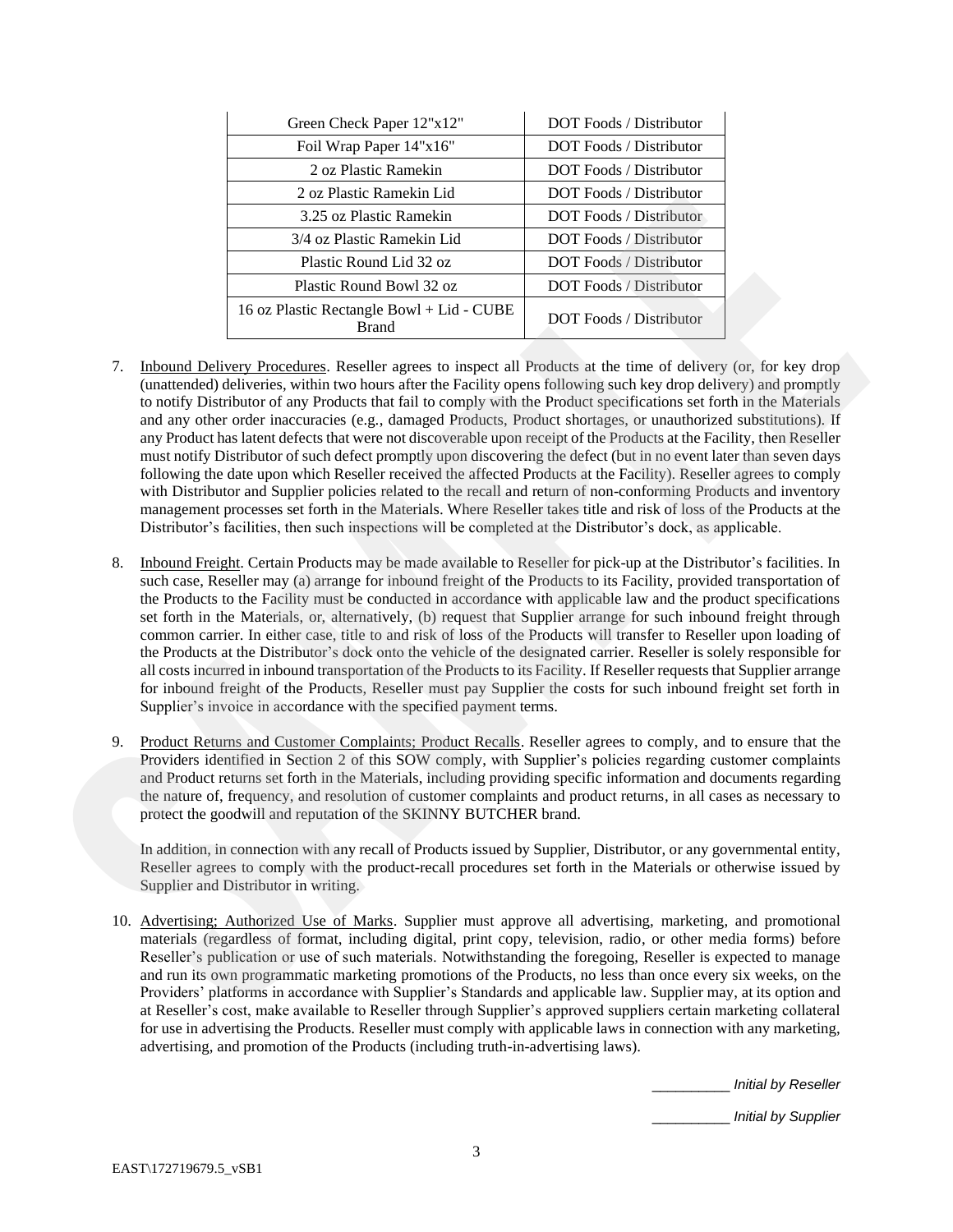In addition, in accordance with Sections 1 and 5 of the Agreement, Reseller is authorized to use the following Trademarks and IP Rights solely in connection with the offer and sale of the Products in accordance with the Agreement:

#### **(a) SKINNY BUTCHER**

- 11. Training. Supplier will provide digital training materials (including written training manuals and training videos) to Reseller. All Reseller's personnel scheduled to work with the Products must view and participate in such digital training prior to Reseller commencing any sales of the Products, and must view and participate in updated digital training materials upon request by Supplier, as further described in the Materials. Supplier may, at its sole discretion and expense, require Reseller to participate in or view additional training programs. In addition, Supplier may provide, at its sole discretion and expense, in-person training for Reseller's designated personnel at one or more of the Facilities identified in this SOW.
- 12. Insurance Requirements. At all times during the Term, Reseller agrees to maintain the following minimum insurance coverage. Each policy must identify Supplier and JS CHICK'N LLC, and their members, partners or shareholders, as an additional insured. Reseller agrees to give Supplier a copy of its certificate of insurance evidencing such coverage before placing its initial purchase order with Distributor and to provide Supplier with copies of its renewal of such insurance coverage at least annually (or within ten days of any change in insurance coverage). The policies required to be maintained by Reseller shall be with companies rated A-X or better by the A.M. Best Company. Insurers shall be authorized to do business in the state in which the Locations are located. Reseller hereby waives all rights of recovery against Supplier and its Affiliates on account of loss or damage occasioned to Reseller or others under Reseller's control or for whom it is responsible to the extent such loss or damage is insured against any of Reseller's insurance policies which may be in force at the time of the loss or damage or would have been insured against if Reseller had complied with its obligations. (a) SKANNY INJTCHER **S**<br>
11. <u>Training</u> Supplier will provide digital training materials (including written oniting manouals and training videos)<br>
11. **Defining All Recollers** presenced enhousded to work with the Product m
	- o Commercial general liability insurance for claims of bodily injury, product liability, and property damage. Such insurance shall have a per occurrence limit of not less than One Million Dollars (\$1,000,000) and a Two Million Dollar (\$2,000,000) aggregate limit. Reseller's insurance shall be designated as primary and non-contributory to Supplier's insurance.
	- o Umbrella or excess liability insurance endorsed to provide "follow form" coverage over the general liability policy above, the limits of which insurance shall not be less than \$2,000,000 per occurrence and \$2,000,000 annual aggregate.

# 13. Customer Data.

Reseller grants Supplier a royalty-free, worldwide, perpetual, irrevocable license to use the Customer Data in connection with the offer and sale of Products by Reseller or its designees to any customer and through any distribution channel, which, following expiration or termination of the Agreement, may include the Customers and Providers, respectively. During the Term, Reseller agrees to facilitate Supplier's access to such Customer Data by (1) providing Supplier the necessary credentials to Providers' customer portals, mobile applications, or other applicable technology solutions or,if requested by Providers in writing, (2) notifying Providers of Reseller's approval of Supplier's access to such Customer Data, and to ensure that Reseller's agreements with each such Provider authorize Supplier's access and use of such Customer Data, both during the Term and following expiration or termination of the Agreement

\_\_\_\_\_\_\_\_\_\_ *Initial by Reseller*

\_\_\_\_\_\_\_\_\_\_ *Initial by Supplier*